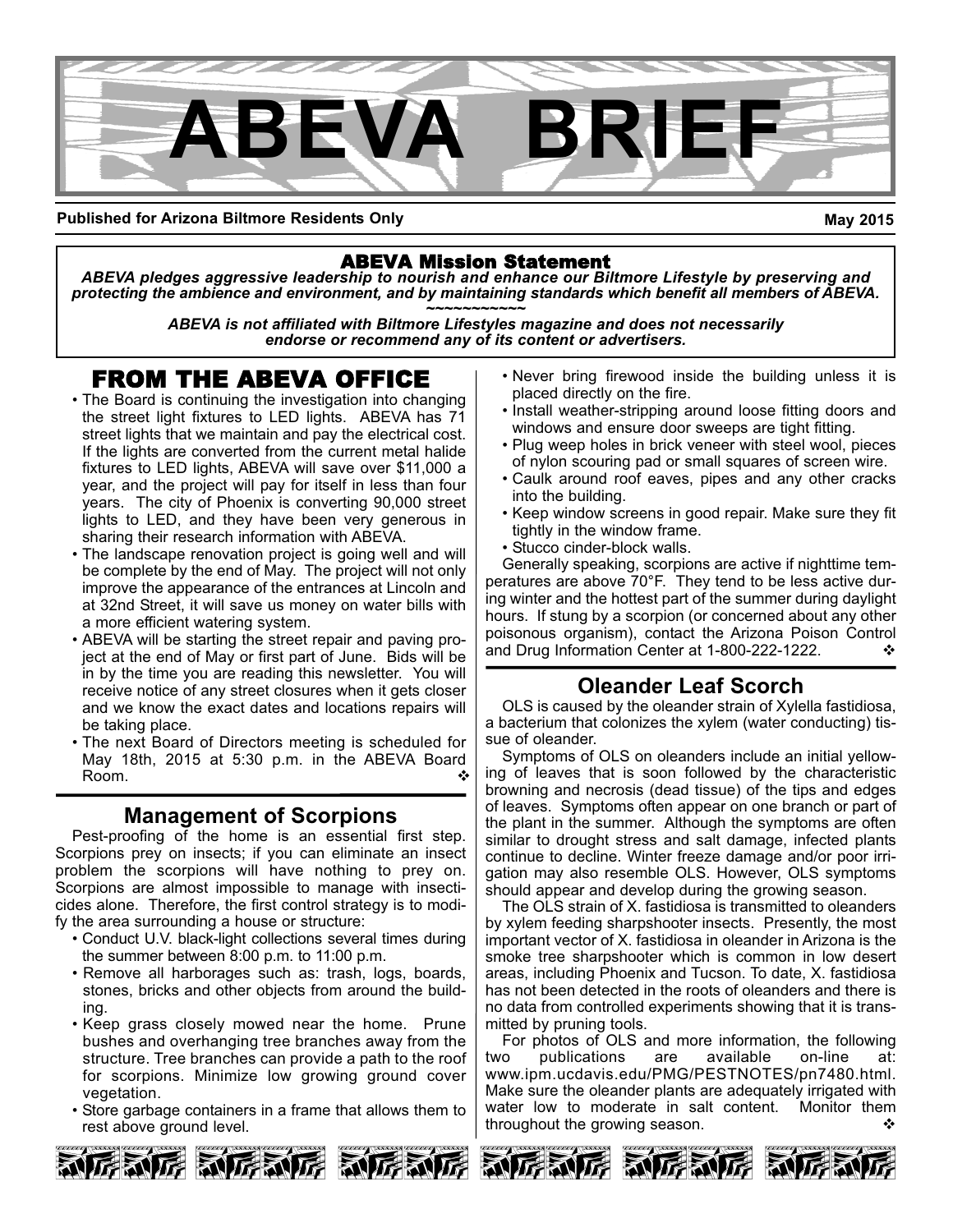

## **Ficus Whitefly Management**

According to the UofA Cooperative Extension of Maricopa County, there is a new pest in Phoenix. This pest causes damage and defoliation in Ficus trees. It is the Ficus or Fig Whitefly; which is an exotic, invasive insect that was first seen in Florida in 2007.

Defoliation is one of the most obvious symptoms of an infestation of ficus whitefly. The leaves of ficus trees infested with whiteflies begin to turn yellow before the leaves are dropped from the plant. However, if you have defoliation, you have had the whitefly for numerous months. In addition to defoliation, there can be branch dieback. The amount of branch dieback is highly variable and is probably linked with the overall health of the plant. In most cases, trees and hedges will grow new leaves. Dead branches need to be pruned out. This whitefly has been most commonly found infesting weeping fig (Ficus benjamina).

The decision to intervene with a pesticide should be carefully considered. Florida recommends just one, very well timed soil application of a neonicotinoid insecticide like dinotefuran or imidacloprid for yearlong management of this pest. Mixtures with other insecticides and foliar sprays are generally not necessary and counterproductive because of their negative impacts on beneficial insects and pest resistance.

Excellent, science-based guidance on the effective management of this insect is available at:

http://cisr.ucr.edu/pdf/ficus\_whitefly\_feb2010\_fact\_sheet.pdf.  $\cdot$ 

# MEETINGS & LUNCHEONS **Biltmore Area Partnership Luncheon**



The next Biltmore Area Partnership luncheon will be on Tuesday, May 19th at Del Frisco's Grille. Please note change of normal date due to Memorial Day Weekend. The guest speakers will be Jami Vallelonga, the real estate man-

ager at the Esplanade, who will give us an update as to the changes that will be happening at the Esplanade and a speaker from CBRE who will talk about the current condition of commercial real estate in the Biltmore Area.

Del Frisco's Grille is located at 2425 E. Camelback Road at the Esplanade. Reservations are required by Friday, May 15th, 2015. Networking will be from 11:30 a.m. to 12 noon, when lunch will be served. The guests will address the attendees from 12:30 to 1:00 p.m. The cost is \$30 for members and \$35 for nonmembers. For additional information, please call Ed Rossi at (602) 957-6483. Reservations and checks should be sent to Biltmore Area Partnership at 3104 East Camelback Road, #174, Phoenix, AZ 85016.

# **Biltmore Lunch Bunch**

Now if you think the Biltmore Lunch Bunch is not a group of women who like to "eat," you need to think again! If you are not in this photo, you missed a fun opportunity for visiting, making new friends and networking!

The Biltmore Lunch Bunch (BLB) will meet on Friday, May 8th, 2015 at 11:45 a.m. at Frank and Albert's with La Rita Mason, Coordinating Hostess. BYOM (Bring Your Own Money), order off the menu, and come and enjoy lunch with ladies who live or work in the Biltmore area. Casual dress.



#### **For advanced planning:**

Friday, June 5, 2015-11:45 a.m.-Frank and Albert's with Jeni Allen, Coordinating Hostess

Friday, July 3, 2015-11:45 a.m.-Frank and Albert's with Jeni Allen, Coordinating Hostess

Friday, August 7, 2015-11:45 a.m.-Frank and Albert's with Jeni Allen, Coordinating Hostess

Friday, September 11, 2015-11:45 a.m.-Frank and Albert's with Nancy McKay, Coordinating Hostess

Friday, October 16, 2015-11:45 a.m.-Frank and Albert's with Nancy McKay, Coordinating Hostess

Friday, November 6, 2015-11:45 a.m.-Frank and Albert's with Nancy McKay, Coordinating Hostess

Friday, December 4, 2015-11:45 a.m.-Frank and Albert's with Sylvia Prusakowski, Coordinating Hostess

Friday, January 8, 2016-11:45 a.m.-Frank and Albert's with La Rita Mason, Coordinating Hostess

If you have any questions or to be added to the listserv to receive reminders about the BLB, contact La Rita Mason at  $(602)$  667-0002 or lrmason@arn.net. It helps in planning if you can let La Rita know in advance if you know you plan to come. However, if you don't know until the time of the event, whether or not you can come, drop-ins are always welcome.  $\cdot \cdot \cdot$ 

### **Biltmore Networking Group**

Would you like to network among Biltmore area professionals and businesspeople? Do you enjoy socializing with others living or working in the Biltmore area? The Biltmore Networking Group has been going strong since the summer of 2003. The Biltmore Networking Group organizes a monthly happy hour for professionals, businesspeople, residents and anyone who enjoys the Biltmore area to meet and network. Professionals from a wide variety of industries attend including finance, fine arts, government, hospitality, law, marketing, medicine, real estate, technology and many more. There is usually a group of about 60-80 people attending.

The upcoming happy hours are planned for May 7th and June 4th 2015 from 5:30 p.m. to 7:30 p.m. at the Omaha SteakHouse Garden Lounge inside the Embassy Suites Phoenix Biltmore located at 2630 East Camelback Road in Phoenix. You can reach them by calling (602) 955-3992. There is no need to RSVP and there is never a charge to attend these events, so please feel free to stop by.

If you have any questions or would like to be added to the email list for monthly announcements, please contact Shahpar at biltmorenetwork@gmail.com.  $\diamond$ 





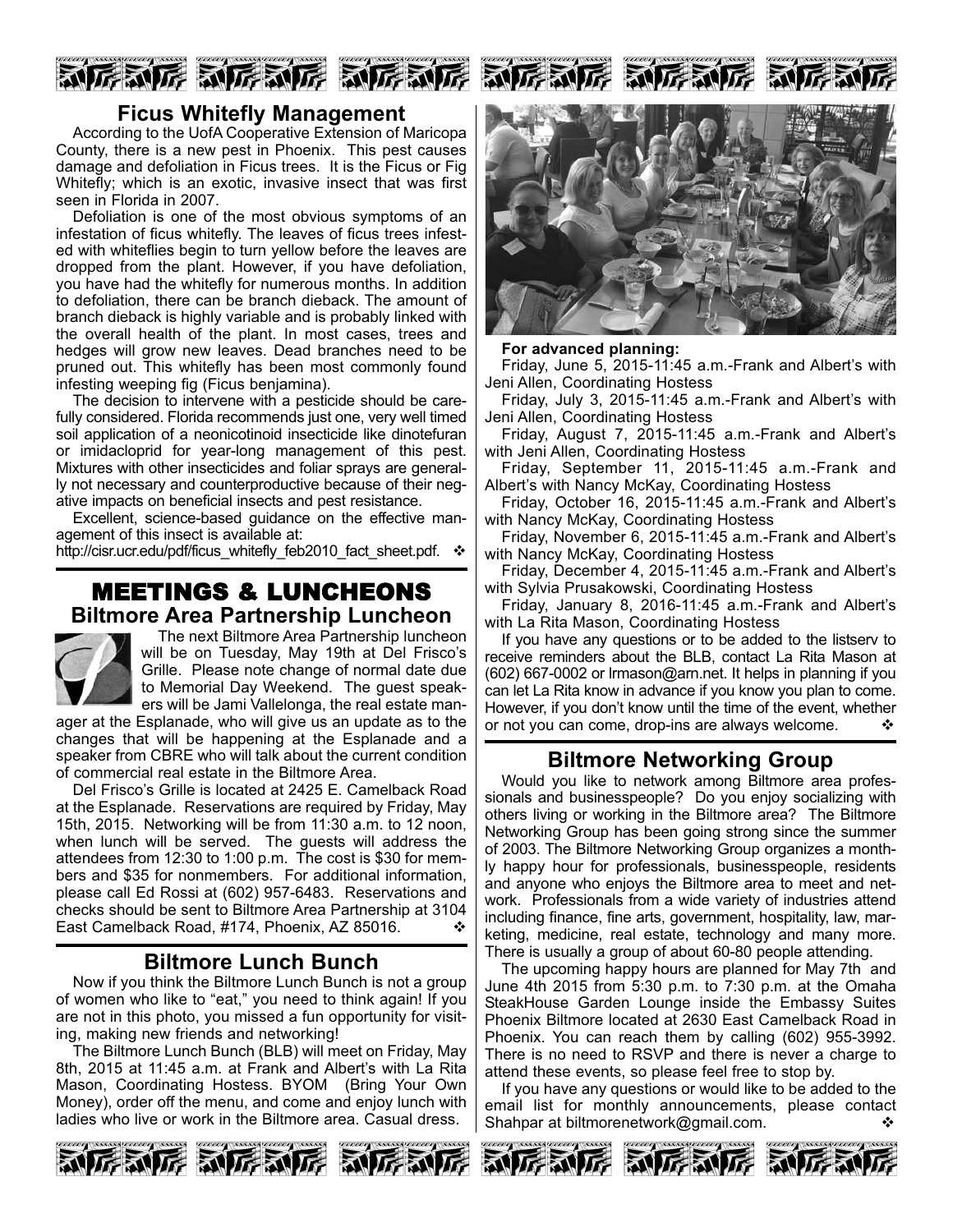

# SPECIAL OFFERS AND EVENTS **Arizona Biltmore Golf Club**

Warmer weather is in sight and so are great deals at Arizona Biltmore Golf Club:

#### **Treat Mom this Mother's Day**

Make your reservation for Mother's Day Brunch on Sunday, May 10 at The Adobe at Arizona Biltmore Golf Club. Brunch will be available from 6:30 a.m. to 2 p.m. and includes a special gift for mom. Call today as reservations are limited.

#### **Walk or Ride, Receive a Discount**

Swing by The Adobe after 2:30 p.m. for \$5 appetizers including the blue cheese haystack fries, frickles, onion rings, chips n' dip, pub pretzel bites or house cheese crisp. Plus, receive \$2 off all cocktails and wines by the glass and \$1 off all beers. Walk or ride your bike and receive 10% of your bill.

#### **Play More, Save More with a Summer Pass**

For \$139, you can play all five of the celebrated courses between the Wigwam and Arizona Biltmore Golf Clubs, plus an extra round for FREE! Summer Passes are available for purchase and use from May 15th through August 31st.

#### **Biltmore Golf Rewards Tournament**

Join us at the Biltmore Golf Rewards tournament on Sunday, May 31. The event is open to the public and anyone can join in the fun both on and off the course. Register online or the next time you visit the Pro Shop.

For additional details about May promotions, memberships or to book a golf tee time, please visiT www.azbiltmoregc.com or www.theadoberestaurant.com.  $\cdot \cdot$ 

# **Arizona Biltmore Resort and Spa**

#### **May Events at the Arizona Biltmore**

This May, the Arizona Biltmore offers a delicious assortment of fine cuisine, live music and seasonal Spa Biltmore specials. Join them every weekend for live music at the Wright Bar and make sure to indulge in one of thier specialty food events.

Join them as they conclude the 25th season of the Winemaker Dinner Series on Thursday, May 7th with Sequoia Grove. Held in the resort's historic signature restaurant, Wright's at The Biltmore, the Winemaker Dinners combine innovative gourmet dining, acclaimed wines and winemakers discussing their wines with after-dinner drinks and cigars on the Wright Patio. Reservations are required.

The month of May also marks the next installment of the Arizona Biltmore Beer Dinners. Oskar Blues Brewery, New Belgium Brewing and Left Hand Brewing Company step in the spotlight Monday, May 11th where acclaimed microbrews are paired with original culinary creations by Arizona Biltmore's Executive Chef Gordon Maybury. The four-course dinners will be held in the private Sunroom of Frank & Albert's restaurant. For reservations and more information, please visit ArizonaBiltmore.com or call 602-955-6600.

This summer, kids can learn to play tennis while enjoying the resort-like atmosphere. From swimming in their Paradise Pool with its 92-foot waterslide to sport court with basketball, soccer, ping pong, arts, crafts and much more, kids will experience summer at its best. Tennis sessions and activities begin June 1st. For registration and more information, please visit ArizonaBiltmore.com or call 602-381-7684.

#### **Arizona Biltmore Resort Rewards Card Information**

The Biltmore Resort does extend discounts to ABEVA members. With a Biltmore Rewards Card you are entitled to receive a 15% discount at the Resort's restaurants and gift shops, as well as 15% off of spa services and guest rooms. Applications are available in the ABEVA office. Please contact us at either 602-955-1003 or cjones@abeva.com to receive a copy. Should you lose your card and need a replacement, please call Dena Isaacs at 602-955-6600

In addition to the Biltmore Rewards Card, the Biltmore Resort also offers Spa Memberships, which will give you access to all of the resort amenities – including 8 sparkling pools, 6 tennis courts, a sport court, their state-of-the-art fitness center, etc. There is a one-time initiation fee, as well as monthly dues for this membership. If you are interested, please contact Angela Battaglia at 602-955-6600 x2984 for more information.



**James Bell, President George King, Vice President Mark Monserez, Secretary Judith Shafkind, Treasurer Michael Leeman, Director Michael Braden, Director Phil Tibi, Director Will Hawking, Director Rebecca Heath, Director**

#### **ABEVA Office Information**

**2525 East Arizona Biltmore Circle, Building D, Ste. 145 Phoenix, Arizona 85016 Hours Mon.-Fri. 8:30 am-5 pm 6029551003 phone 6029551144 fax**

**Carol Jones Community Manager The** *ABEVA Brief* **Editor Carol Jones cjones@abeva.com**

**Roving Patrol: 6023694776**

**Police Dept. Non-Emergency: 6022626151**

#### **Website Information**

Please visit the NEW website at www.abeva.com. There is a link to Phoenix Metro Bank to pay your annual dues. You can download many ABEVA documents; CC&Rs, Parking Permission, Architectural Request Form, and more. You may also read board minutes and the *ABEVA Brief* online. ◆

# **Handy Contacts**

City of Phoenix Back-Washing **Department** (Pools) 602.256.3190 Dead Animal Pick-up 602.262.6791 Dog Catcher 602.506.7387 Snake Control 480.894.1625 Fish & Game 602.942.3000 SRP Outages 602.236.8811 Water Department 602.262.6251 Water Department (after hours) 602.261.8000